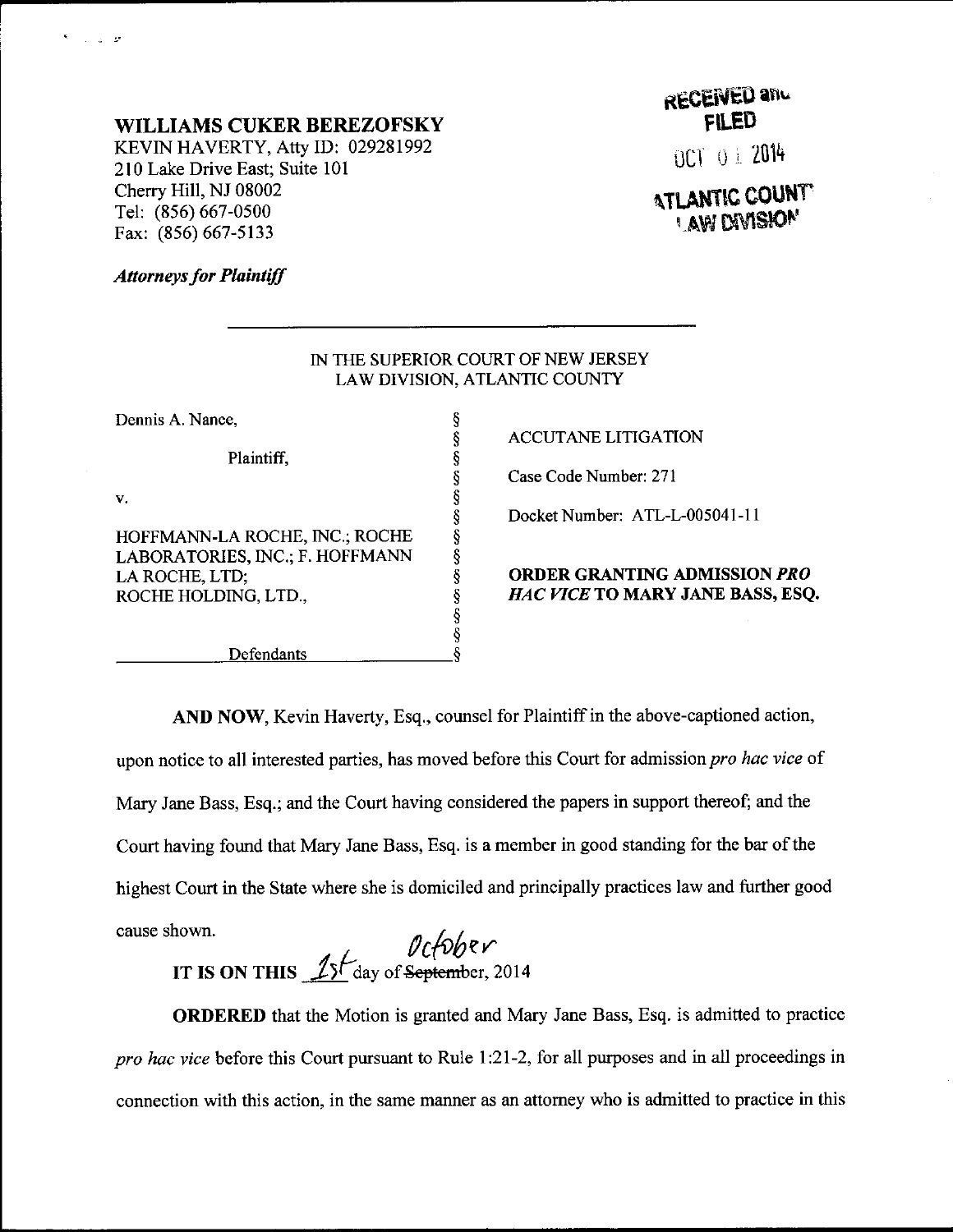State and is domiciled and maintains an office for the practice of law in the State of New Jersey,

provided that he shall:

 $\mathcal{F}^{\pm}$  ,  $\mathcal{F}^{\pm}$  and  $\mathcal{F}^{\pm}$ 

- 1. Abide by the Rules of Court for the State of New Jersey, including all disciplinary rules;
- 2. Consent to the appointment of the Clerk of the Supreme Court as an agent upon whom service of process may be made for all actions against her and her firm that may arise out of his participation in this matter;
- 3. Notify the Court immediately of any matter affecting her standing before this Court; and
- 4. Have all pleadings and other papers filed in the Court signed by an attorney-at-law of this Court employed by the firm of Williams Cuker Berezofsky, who shall be responsible for the conduct of Mary Jane Bass, Esq.; and it is further

ORDERED that Mary Jane Bass, Esq. shall make payment of fees as provided in the

New Jersey Rules of Court, Rule I :28-1(b), 1:28-2 and 1 :28B-1(e), within thirty (30) days of the

date of this Order, and it is further

ORDERED that the Clerk of this Court shall forward a copy of this Order to the

Treasurer of the New Jersey Fund for Client Protection; and it is further

ORDERED that copies of this Order shall be served by attomeys for Plaintiff upon all

counsel of record within seven (7) days of receipt thereof.

<u>MmC</u> Johnson, JSC

] Opposed I Unopposed